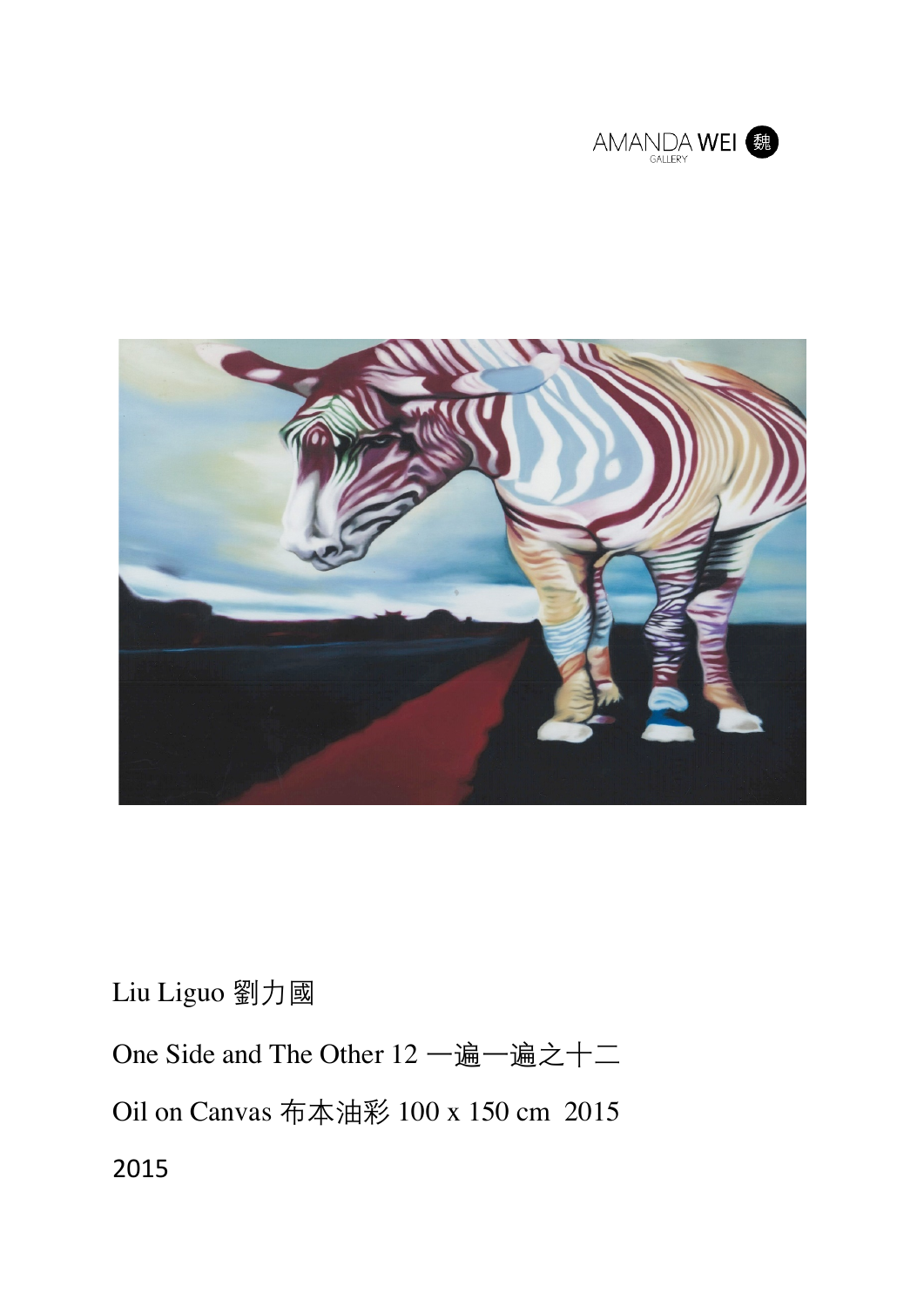



Luo Liiguo 

Born in Heilongjiang, China, in 1961

Graduated from the Fine Arts Department of Beijing National Theatre Institute

Currently lives and works in Beijing, China

Selected Exhibitions

1986

Exhibition of Young Artists from Heilongjiang, Heilongjiang Museum of Fine Arts, China

1989

Ink and Wash, Ten Artists, Capital Museum, Beijing, China

1990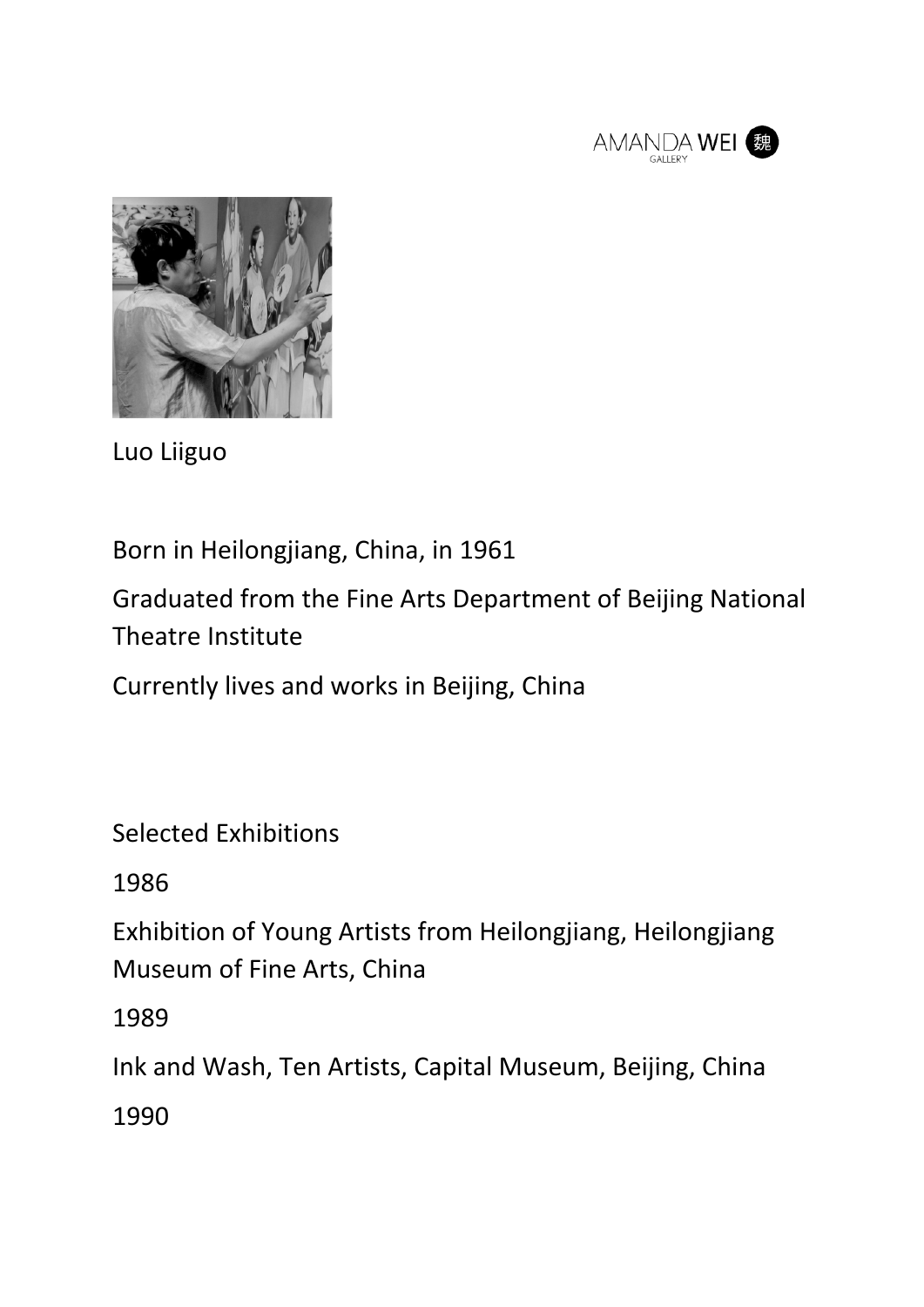Stage Design for Maeterlinck's "L'intruse", Chinese Youth Art Theatre, Beijing, China

1992

Five Painters. The Beijing Concert Hall Gallery, Beijing, China

Graduation Show, Institute for Traditional Theatre, Beijing, China

International Stage Design, Theatre Institute, Tokyo, Japan

1993

Annual Oil Painting Exhibition, National Museum of Fine Arts, Beijing, China

1994

Private Exhibition, Huade Residence, Beijing, China

Chinese Inks, Capital Museum, Beijing, China

Beijing Resident Artists, Capital Museum, Beijing, China

1995

9 Artists - Exhibition of Portuguese Embassy in China, Beijing, China

1996

First Chinese Design Exhibition, International Exhibition Centre, Beijing, China

Eleven's - The Avant-garde, Taikoo Place, Hong Kong

1997

Live Styles, Hamburg, Bremen, Germany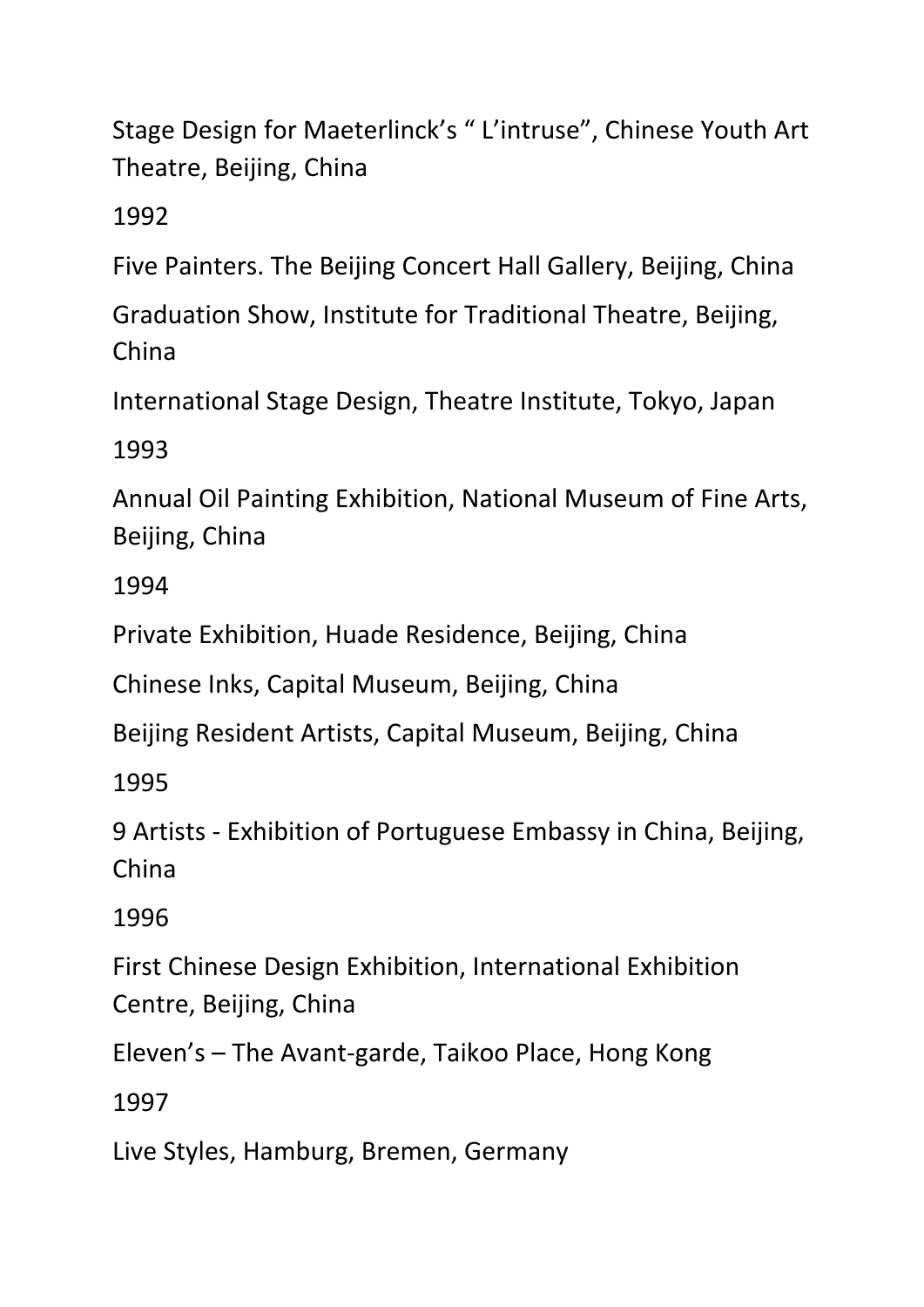1998

Life Styles, Art Document Storehouse, Beijing, China

1999 年

Ouh la la ! Kitsch ! Teda Museum, Tianjin, China

Songzhuang Exhibition of Contemporary Art, Eastlink Gallery, Shanghai, China

The First Chinese Installation Artists Documentary Exhibition, The Commune of Art, Hong Kong

## 2000

Image and Net Art Exhibition, Jilin Academy of Fine Arts, Changchun, China

Two-dimensional Contemporary Art, China Women's Activity Centre, Beijing, China

February Group Show, Courtyard Gallery, Beijing, China

2001 

Art Forum Berlin, Berlin, Germany

Reinventing the Images and Signs, Huanyu Jingdian Cultural Centre, Beijing, China

Self-expression, Art Documents Storehouse, Beijing, China

2003

China Art Today, Millennium Monument, Beijing, China

Pingyao International Photography Festival, Pingyao, China

My Way, Museum of Fine Arts, Guangzhou, China

2004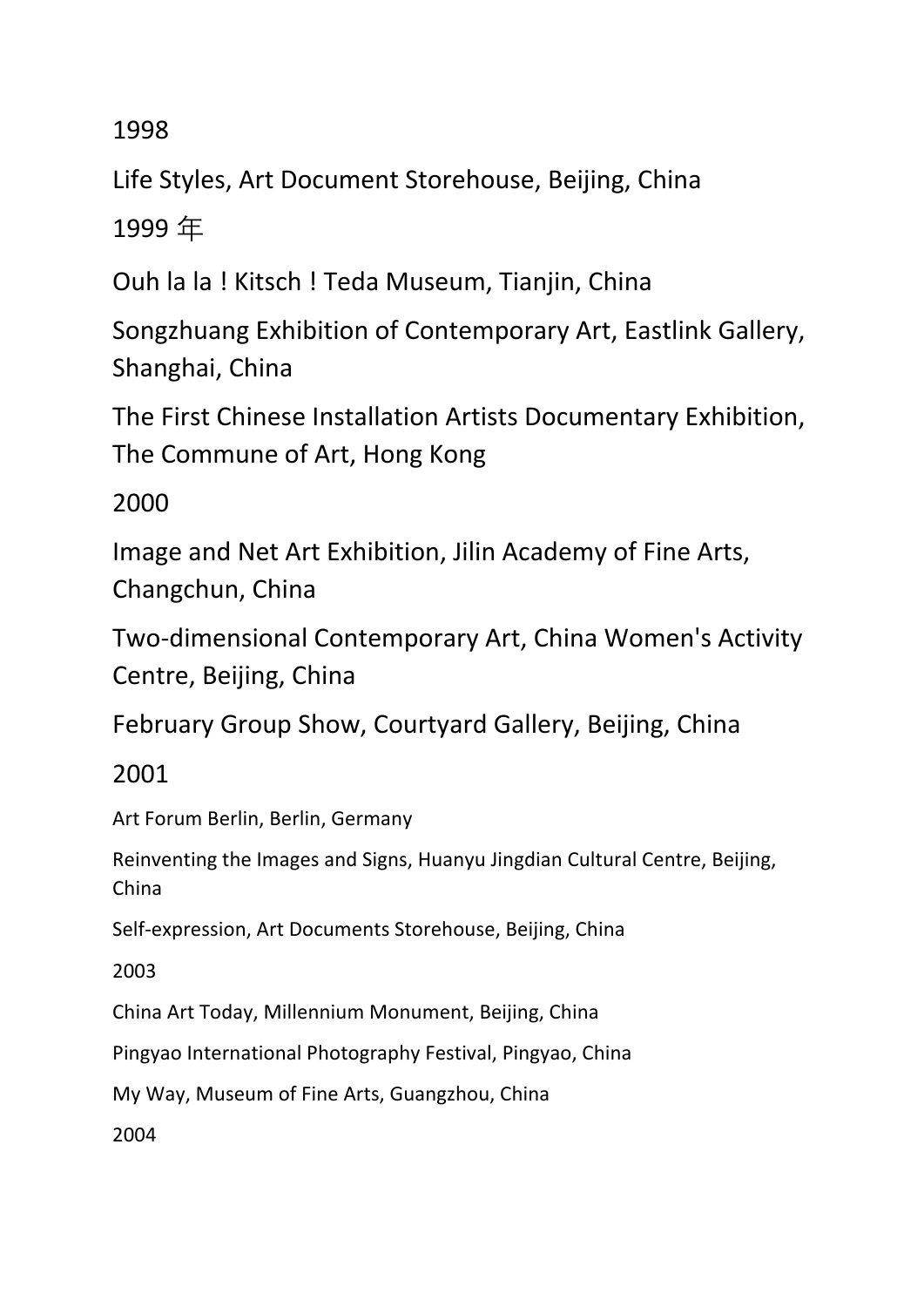Forbidden Senses, Sensuality in Contemporary Chinese Art, Espace culturel Francois

Mitterrand, Périgueux, France

FIAC ,Paris, France

CIGE, World Trade Center, Beijing, China

Yellow Earth, Thick Earth (retrospective of ten years in Chinese sculpture),

Millennium Monument, Beijing, China

2005

Lineart, Flanders Expo Center, Gent, Belgium

Joy, Artandgallery, Milan, Italy

FIAC, Paris, France

Charm and Strength – Mao Zedong and the Chinese Contemporary Artists, Xin Dong Cheng Space for Contemporary Art, Beijing, China

Dream Producers (II/VI): The Imaginary Museum of Chinese Contemporary Art, Xin Dong Cheng Space for Contemporary Art, Beijing, China

Post Factory – Come and Gone, 798 Factory, Beiling, China

Critical, 2 Zero Fields Gallery, Dashanzi Art District, Beijing, China

Degenerate Dharma, Beijing Tokyo Art Projects, Beijing, China.

CIGE, World Trade Center, Beijing, China

Shanghai Art Fair, Shanghai, China

Under the Sky above Beijing, Yijingxuan Gallery, Beijing, China

Sonzhuang Ten Year Invitational, Beijing, China

2006

Second Exhibition of "China Today", National Museum of Fine Arts, Beijing, China

Mao: Contemporary Visions, JGM Gallery, Paris, France

Flowers, Songzhuang Museum of Art, Beijing, China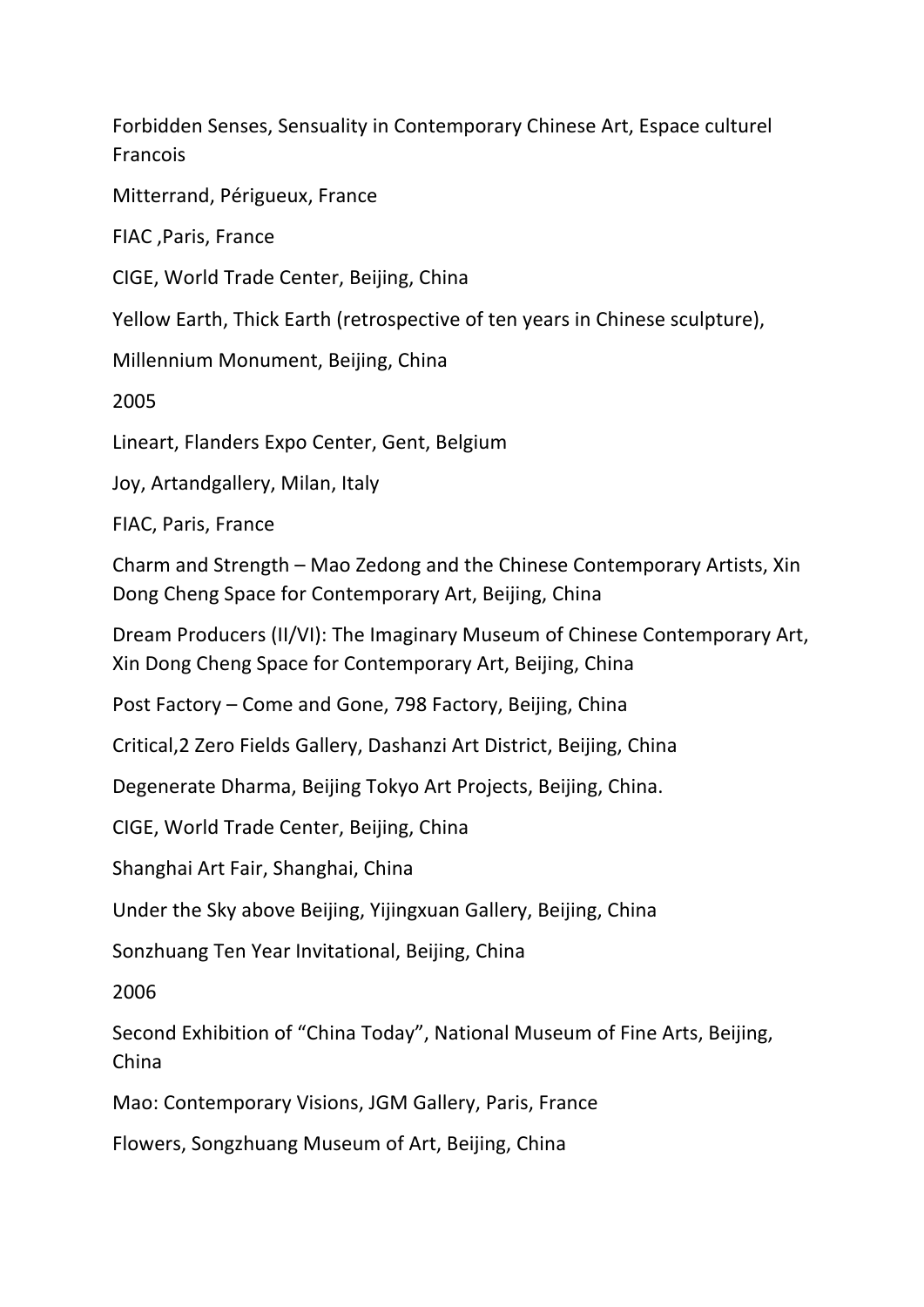Beyond Experience – New China, Arario Gallery, Beijing, China Icons and iconoclasts, Hazlitt Gooden & Fox, New York, U.S.A. Chinese Contemporary Art Exhibition, Hazlitt Gooden & Fox, New York, U.S.A ARCO'06, International Modern Art Fair, Madrid, Spain Arte Fiera, Bologna, Italy Mi'art, Milan, Italy Art agnes, Tokyo, Japan Japanimation, Tokyo Gallery, Beijing, China Endless, Arario Gallery, Beijing, China Brothers, Xin Dong Cheng Space for Contemporary Art, Beijing, China CIGE, World Trade Center, Beijing, China Art Fair Tokyo, Tokyo, Japan Mashup, Match & Mix, Critical – Zero Factory, Beijing, China Grey-Red, New Art Project, Beijing, China 2007 Liu Liguo Solo Exhibition, Xin Dong Cheng Space for Contemporary Art, Beijing, China Chinese Fine Arts, Bellecour Gallery, Lyon, France The Power of the Universe, Asia Art Center, Beijing, China China Now: Lost in Transition, Eliklein Fine Art, Houston, U.S.A. The Contemporary Road of Media and Tradition, Asia Art Center, Beijing, China The Escape: The Rescue of the Language of Tradition and Revolution, Nanjing Square Contemporary Art Museum, Nanjing, China Basel International Art Fair, Basel, Switzerland Brussels International Art Fair, Brussels, Belgium